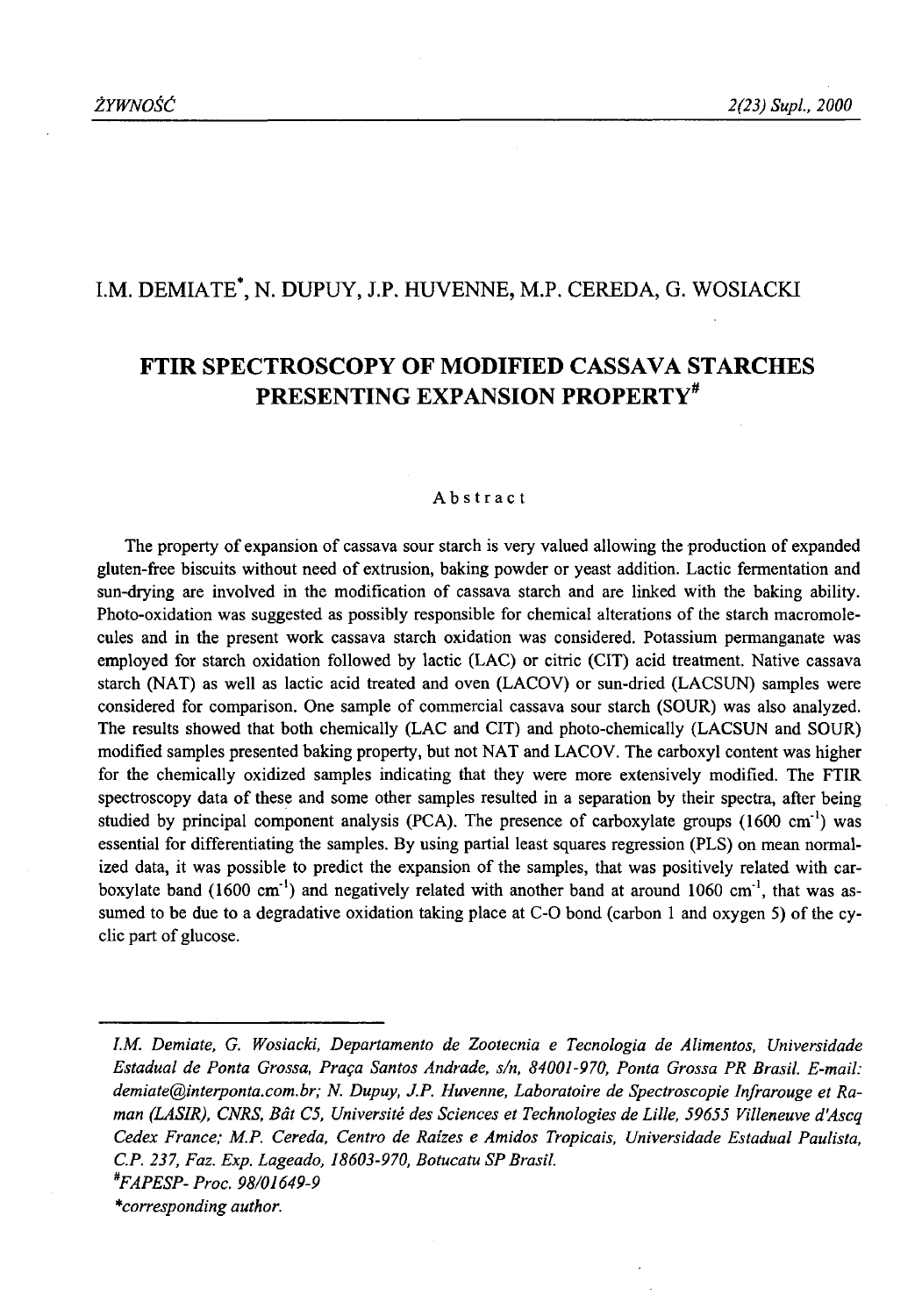# **Introduction**

Cassava starch presents physico-chemical characteristics of interest both for native starch application as well as for using as raw-material for modifications. Cassava sour starch is an example of a different product obtained by fermentation followed by sun-drying in some South American countries. Mainly in Brazil and Colombia, known as *polvilho azedo* and *almidón agrio,* respectively, is very valued and unique for production of gluten-free biscuits and bread-like foods [1]. Studies indicated that only after sun-drying the fermented cassava starch presented expansion property. UVirradiation of lactic acid treated cassava starch also promoted structural modifications on cassava starch that became expansible when baked [2]. There is no need of extrusion or addition of baking powder or yeast to the dough.

As cassava starch seems to be very susceptible to oxidation, and there were some indications that cassava sour starch could be partially degraded by photo-oxidation [3, 4], oxidizing chemical treatments were tested for starch modification [5]. Potassium permanganate associated with lactic acid was employed for treating cassava native starch and some properties of the modified samples were evaluated. FTIR spectroscopy was used for detecting structural changes on the samples in comparison with native and other modified ones [5, 6]. Sodium hypochlorite as well as hydrogen peroxide/Fe<sub>2</sub>SO<sub>4</sub> associated with lactic acid were also considered as modifying agents and the samples tested for some characteristics [5].

The FTIR spectral study was selected due to previous results described in the literature [7-13]. Considering mid-infrared techniques for food analysis, Wilson & Tapp [13] cite qualitative and quantitative applications as advances that caused impact on the food sector; they predict that MIR spectroscopy is likely to continue to increase and develop in the near future.

The spectral data, when exploited by multivariate analysis (chemometrics), allow best interpretation of the information, that in many cases is not evident on the raw spectra. It is possible to relate latent variables with structural differences that appear in the spectra when they are conveniently explored. Both qualitative and quantitative methods can be used for data analysis and will make possible to classify the samples and to associate structural information with some physico-chemical or functional properties. Principal component analysis (PCA) is a qualitative method that when employed on FTIR spectral data allows classification of foods to be undertaken without any other chemical analysis [14].

Partial least squares regression (PLS) allows multicomponent quantitative analysis in mixtures, being able to choose the best spectral components for the regression with regard to the variation of the concentration [15]. PLS regression uses all spectral data to determine analyte concentration by factoring all wavelengths into the resulting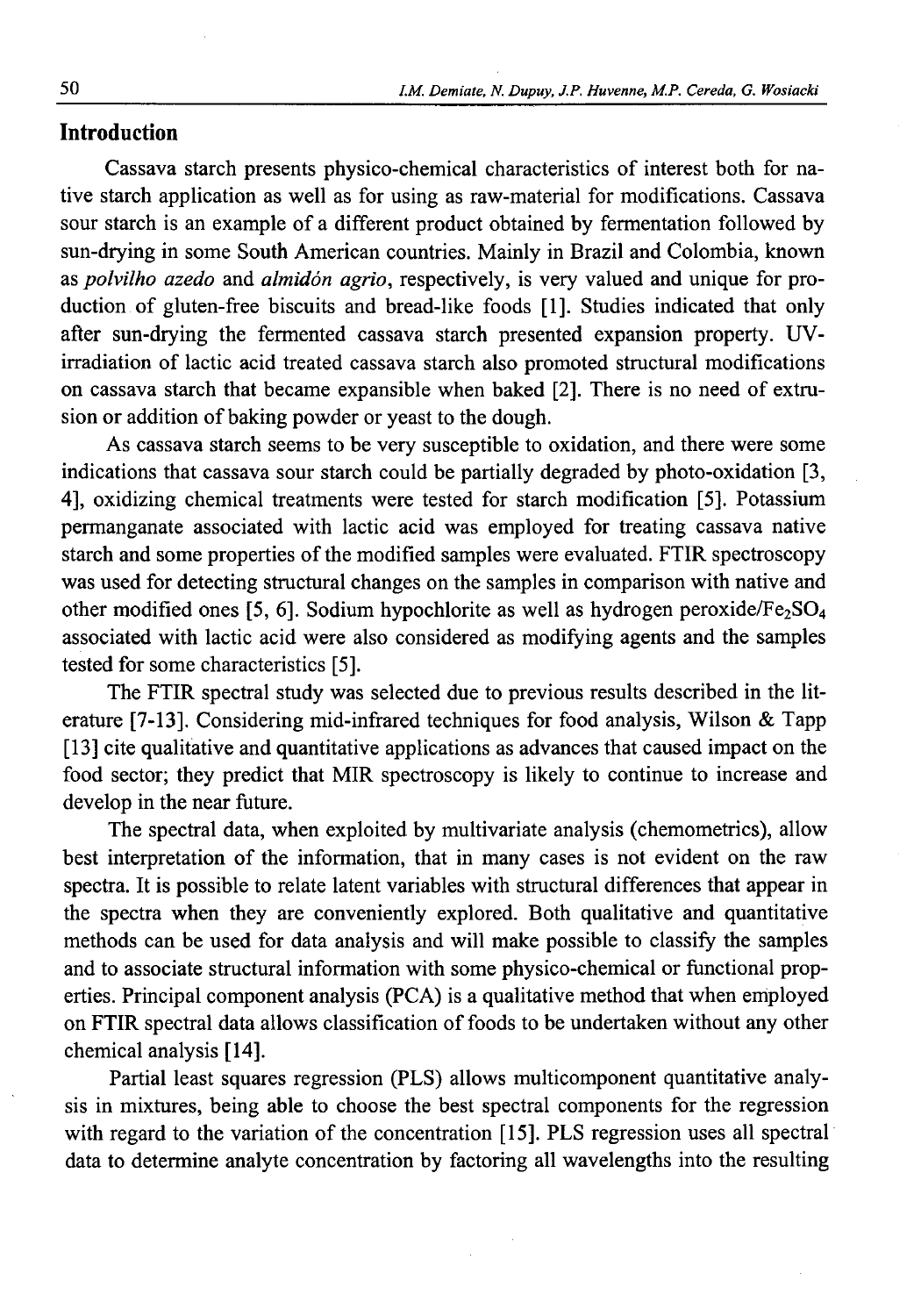equation on any selected area of a spectrum. In the PLS approach, the concentration matrix is used at the same time that the spectral data matrix and, by balancing the spectral information and the related concentrations the method reduces the impact of large but irrelevant variation in the spectra [16].

### **Material and methods**

Cassava native starch (NAT) was a gift of a Brazilian factory and was employed for producing the modified samples and also analyzed for comparison. Cassava sour starch samples (SOUR and SOUR2) were bought in Brazil on supermarkets and analyzed directly. For modifying the starch, reagent grade chemicals were used. Detailed description is found on Demiate [5] and Demiate et al. [6].

### *Starch modification*

Cassava starch was suspended on 0.1 N potassium permanganate solution for 15 min under mild agitation at room temperature *{ca.* 20°C). After this period it was recovered by paper filtration with aid of a Buchner funnel and a vacuum pump. The moist starch was washed with de-ionized water and re-suspended in 1% (w/w) lactic (LAC) or citric (CIT) acid solution. This suspension was kept at room temperature for 30 min and then oven dried at 40°C. A part of the sample was washed with de-ionized water for complete elimination of excess acid (LACW and CITW).

Some other samples were considered, including another cassava native starch (NAT2) and modified ones (LAC2, LACW2, SHLAC, SHLAC2, OXLAC, OXLAC2, LACSUN, LACSUNW, LACOV, LACOVW, LACOVW2). The description of how these samples were produced is presented in Table 1, that also shows their carboxyl content, pH and expansion on baking.

### *p H and carboxyl content*

The pH was measured in starch suspension after a 30 min stabilization period by direct electrode immersion. Carboxyl content was determined as described by Smith [17], by NaOH titration of the hot starch paste.

#### *Expansion property*

The expansion of the samples was determined as described on Demiate [5] and Demiate et al. [6]. The expanded biscuits were weighed and, after been made impermeable with paraffin, their volumes were determined by water displacement on graduated cylinders. Expansion values were expressed as specific volumes (SV) in mL/g.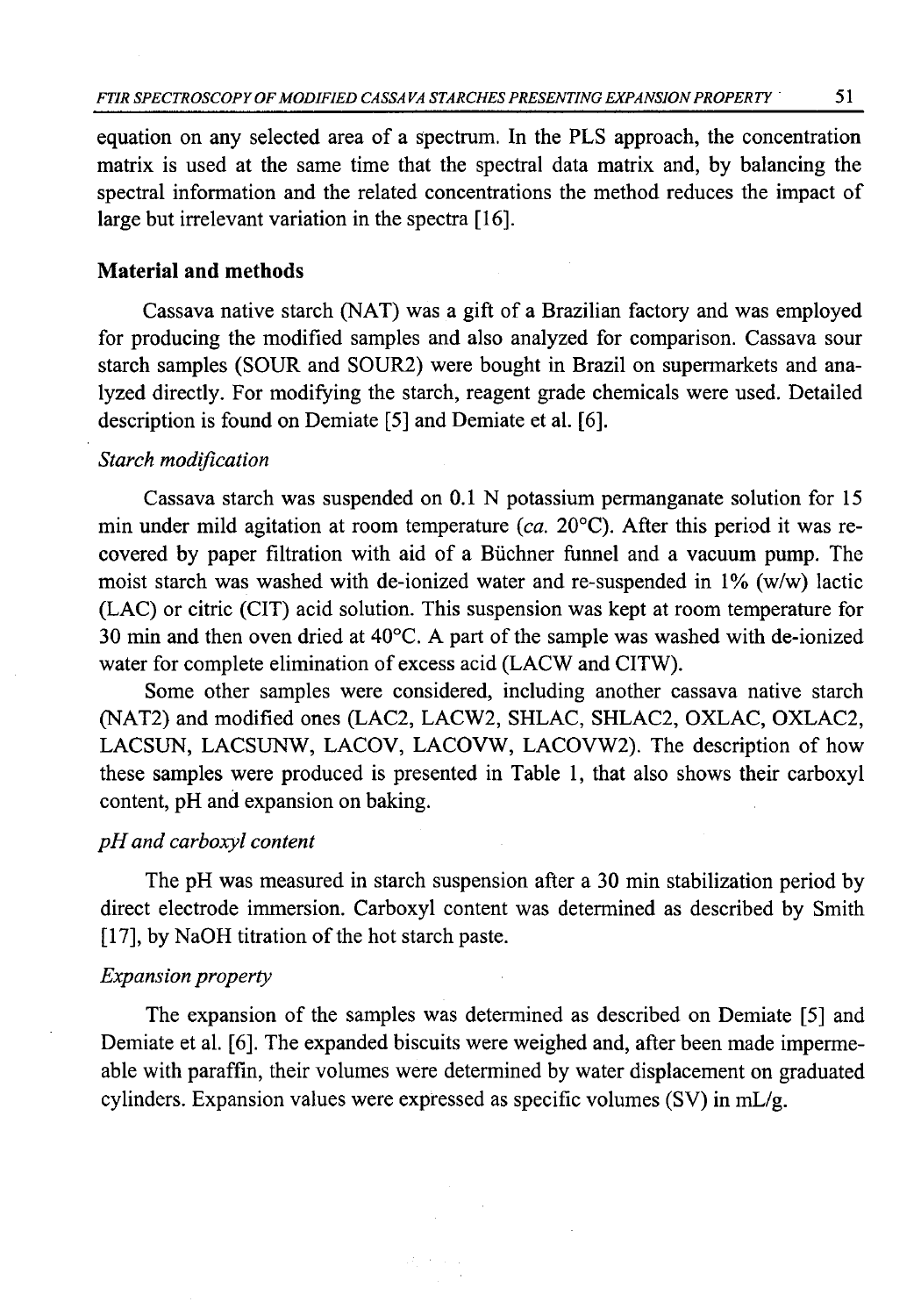**Table 1**

| ر -                  |                                                                                                                                                                                                                                                           |                          |                   |                               |
|----------------------|-----------------------------------------------------------------------------------------------------------------------------------------------------------------------------------------------------------------------------------------------------------|--------------------------|-------------------|-------------------------------|
| Sample               | Description <sup>1</sup>                                                                                                                                                                                                                                  | COOH%                    | pH                | $\overline{\text{SV}}$ (ml/g) |
| <b>NAT</b>           | Native commercial cassava starch                                                                                                                                                                                                                          | 0.113                    | 6.0               | 3.2                           |
| $NATW*$              | Washed NAT                                                                                                                                                                                                                                                | 0.090                    | 5.8               | 3.2                           |
| $NAT2*$              | Another sample of native commercial cassava starch                                                                                                                                                                                                        | n.d.                     | 6.0               | 3.2                           |
| SOUR*                | Commercial cassava sour starch                                                                                                                                                                                                                            | 0.349                    | 3.5               | 10.0                          |
| SOUR <sub>2</sub>    | Another sample of commercial cassava sour starch                                                                                                                                                                                                          | n.d.                     | 3.7               | 10.0                          |
| LACOV*               | NAT immersed in 1% (w/w) lactic acid solution for<br>4 hours, drained and oven dried                                                                                                                                                                      | 0.698                    | 3.0               | 3.2                           |
| LACOVW*              | Washed LACOV                                                                                                                                                                                                                                              | 0.135                    | 4.7               | 3.2                           |
| LACOVW2              | Same as LACOVW but produced with NAT2                                                                                                                                                                                                                     | n.d.                     | 4.9               | 3.2                           |
| LACSUN*              | Produced with the same treatment as LACOV, but<br>sun-dried for 8 hours instead of oven drying                                                                                                                                                            | 0.563                    | 3.0               | 11.5                          |
| <b>LACSUNW</b>       | Washed LACSUN                                                                                                                                                                                                                                             | 0.135                    | 4.7               | 10.6                          |
| LAC                  | NAT sample suspended in 0.1 N KMnO <sub>4</sub> solution<br>for 15 min, drained and immersed in $1\%$ (w/w)<br>lactic acid solution for 30 min                                                                                                            | 0.405                    | 4.1               | 18.0                          |
| LACW*                | Washed LAC                                                                                                                                                                                                                                                | $0.203/0.360^2$          | 4.5/<br>$4.2^{2}$ | 17.3                          |
| $LAC2*$              | NAT immersed in 0.06 N KMnO <sub>4</sub> solution for 15<br>minutes, drained and immersed in 0.79% lactic acid<br>solution for 30 min                                                                                                                     | n.d.                     | 6.0               | 17.4                          |
| LACW <sub>2</sub>    | Washed LAC2                                                                                                                                                                                                                                               | n.d.                     | 5.8               | 16.0                          |
| <b>CIT</b>           | Produced.by the same procedure as LAC sample but<br>immersed in 1% (w/w) citric acid solution                                                                                                                                                             | 0.495                    |                   | 14.6                          |
| CITW*                | Washed CIT                                                                                                                                                                                                                                                | 0.225/0.315 <sup>2</sup> | 3.9/<br>$4.0^{2}$ | 12.9                          |
| OXLAC                | NAT sample suspended on $0.05\%$ Fe <sub>2</sub> SO <sub>4</sub> .7H <sub>2</sub> O<br>solution for 15 min, drained and immersed on 0.86%<br>lactic acid solution to which 2ml of 30% $H_2O_2$ were<br>added. After 30 min starch was recovered and dried | n.d.                     | 4.1               | 10.0                          |
| SHLAC*               | NAT sample suspended in 2.4% NaClO solution for<br>15 min, drained and immersed in 0.86% lactic acid<br>solution for 30 min                                                                                                                               | n.d.                     | 3.7               | 8.0                           |
| OXLAC <sub>2</sub> * | Sample produced by the same procedure as OXLAC<br>but with NAT2                                                                                                                                                                                           | n.d.                     | n.d.              | 10.8                          |
| SHLAC2               | Sample produced by the same procedure as SHLAC<br>but with NAT2                                                                                                                                                                                           | n.d.                     | n.d.              | 8.3                           |

Source of modified cassava starch samples, their carboxyl content, pH and expansion on baking (SV,  $mL/e^{\pi}$ 

<sup>1</sup> Reactions were always carried out at room temperature (ca. 20°C) and oven drying was always made at 40°C.

2 The values correspond to de-ashed samples

n.d.: not determined

#Reprinted from Carbohydrate Polymers, 42(2), Demiate I.M. et al., "Relationship between baking behavior of modified cassava starches...", 149-158, 2000, with permission of Elsevier Science.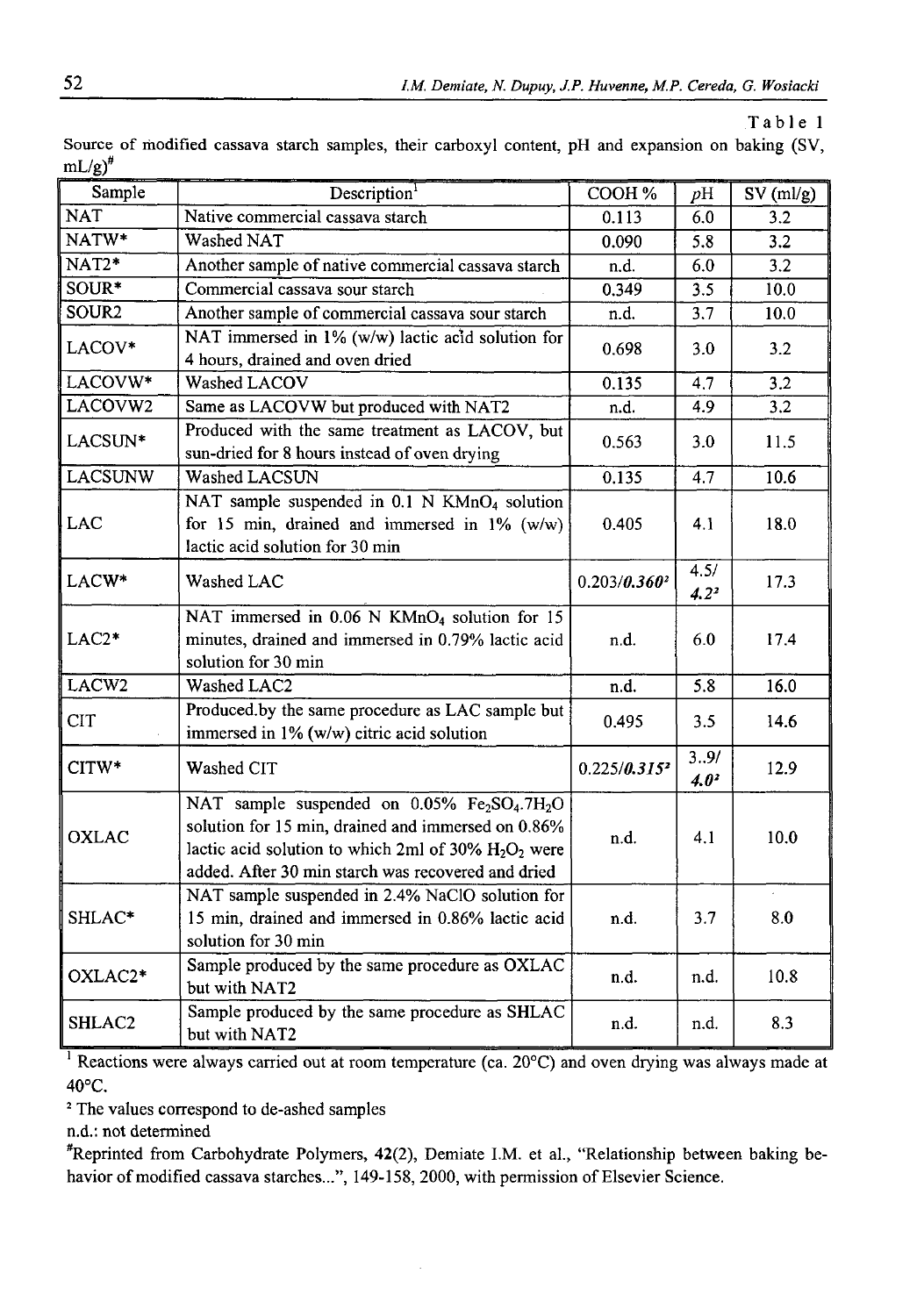### *Infrared spectra*

The mid-infrared spectra were collected employing an IFS48 Bruker spectrophotometer. The absorbance spectra were computed between 4000 and 700  $cm^{-1}$  at 4  $cm^{-1}$ resolution with the apodization function of the standard Bruker software. The 2000- 700 cm'1 region was preferred for multivariate analysis due to the presence of well described absorption peaks. Starch samples were diluted into KBr pellets (1.5% w/w) and the transmission was the chosen technique for getting the spectra. Detailed description of the methodology is discussed on Demiate et al. [6].

## *Multivariate analysis*

Principal component analysis (PCA) was employed for extracting systematic variation of the spectra. It models the variance/covariance structure of the data matrix into a model that considers noise as an error. The objective of applying PCA was to search for a separation among the samples based only on their FTIR spectral differences. Due to the characteristics of the mid-infrared absorption bands, it would be possible to find out the structural changes responsible for that separation.

The quantitative analysis was made by using the partial least squares regression (PLS). By employing this method it is possible to correlate mathematically the spectra matrix and other experimental data. In the present paper the expansion values were considered in order to find out structural changes that might be associated with this functional property. Representative samples were selected and a calibration model developed (\*samples of Table 1). The expansion ability of the remaining samples was predicted.

Both qualitative and quantitative chemometric applications were performed by "The Unscrambler" software, version 6, from CAMO - Computer Aided Modeling (Trondheim, Norway).

## **Results and discussion**

Cassava modified starches were produced and presented expansion property. It was possible to evaluate the samples in relation to their pH values as well as carboxyl contents. The FTIR spectral study was also done and, when evaluated by chemometric techniques, made evident some structural differences among the samples.

All samples that were exposed to oxidizing treatments (sun-drying or chemicals) presented expansion property. Native cassava starch samples and that only exposed to lactic acid and oven-dried did not have expansion when baked (Table 1). Even after elimination of soluble compounds by washings, the oxidized samples presented expansion, what suggests structural modification.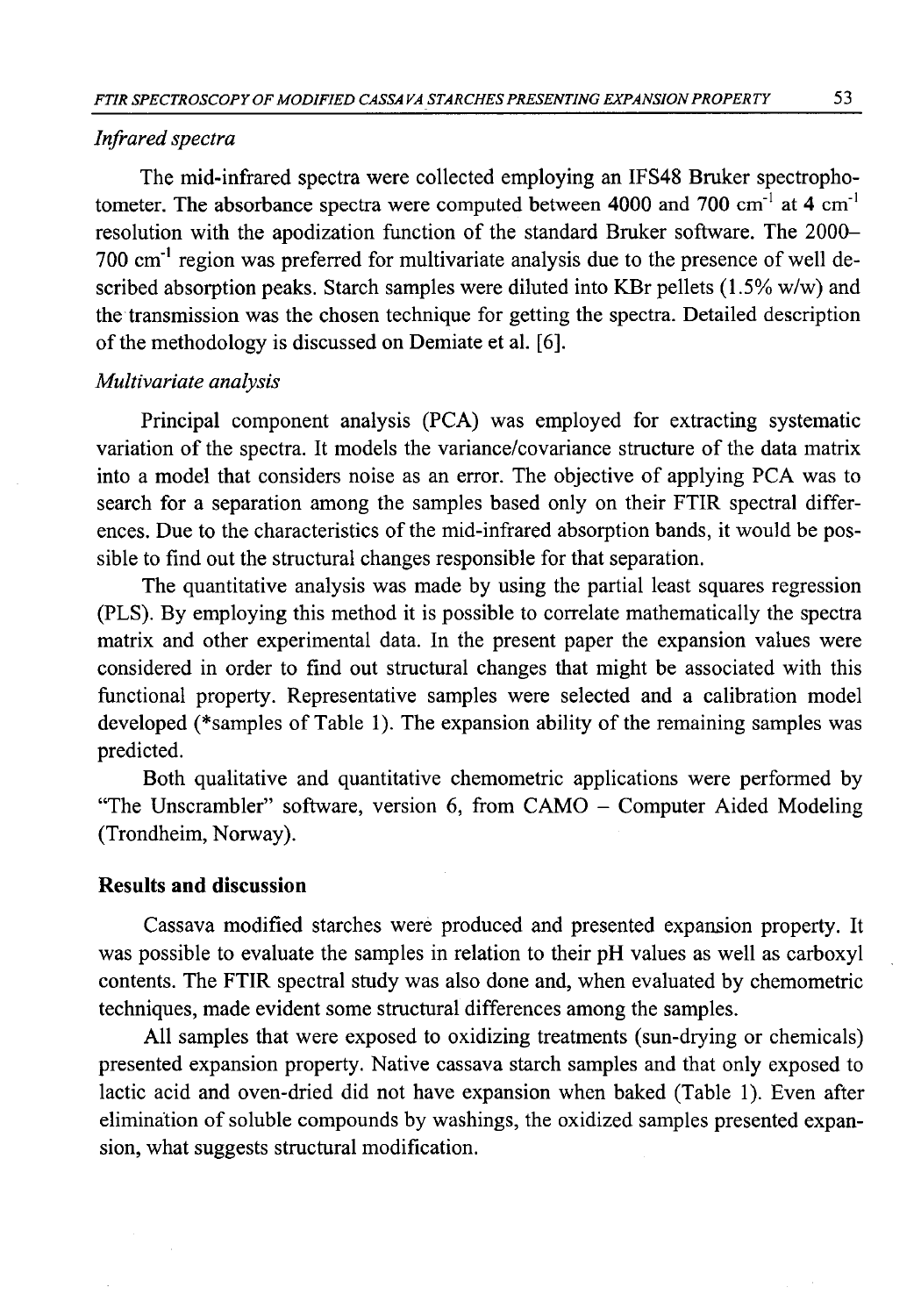## *FTIR spectra*

When the raw FTIR spectra were evaluated it was very difficult to discover any difference among the samples. As all samples were chemically very similar, their spectra should not evidence important changes (Figure 1).



Fig. 1. Infrared spectra of some samples in the 1800-700 cm'1 spectral region Reprinted from Carbohydrate Polymers, 42(2), Demiate I.M. et al., "Relationship between baking behavior of modified cassava starches...", 149-158, 2000, with permission of Elsevier Science.

### *Multivariate analysis*

The spectral data were initially considered as a broad region (4000-700 cm<sup>-1</sup>) for PCA analysis. In order to eliminate undesirable variations, the first derivative of the spectra was considered and the region 1800-1540 cm'1 was selected as the most important for sample separation. This selection was done after a long period of data exploitation without any important result. Also, the previous knowledge about chemical characteristics of the samples was important in the definition of the spectral region. Acid carboxyl groups have a high absorption at around  $1730 \text{ cm}^{-1}$  whereas the carboxy late form absorb at around  $1600 \text{ cm}^{-1}$ .

In Figure 2 it is possible to observe the sample separation and the structural information related to that. The principal components called "loadings" are presented as a distribution of the variance with respect to the wavenumbers. For each sample the original data may be reconstructed by the sum of the loadings multiplied by coefficients called "scores". The other figure presents, for each principal component, the scores with respect to the sample numbers. The common characteristics are modeled in one or several principal components for which the scores are not significantly different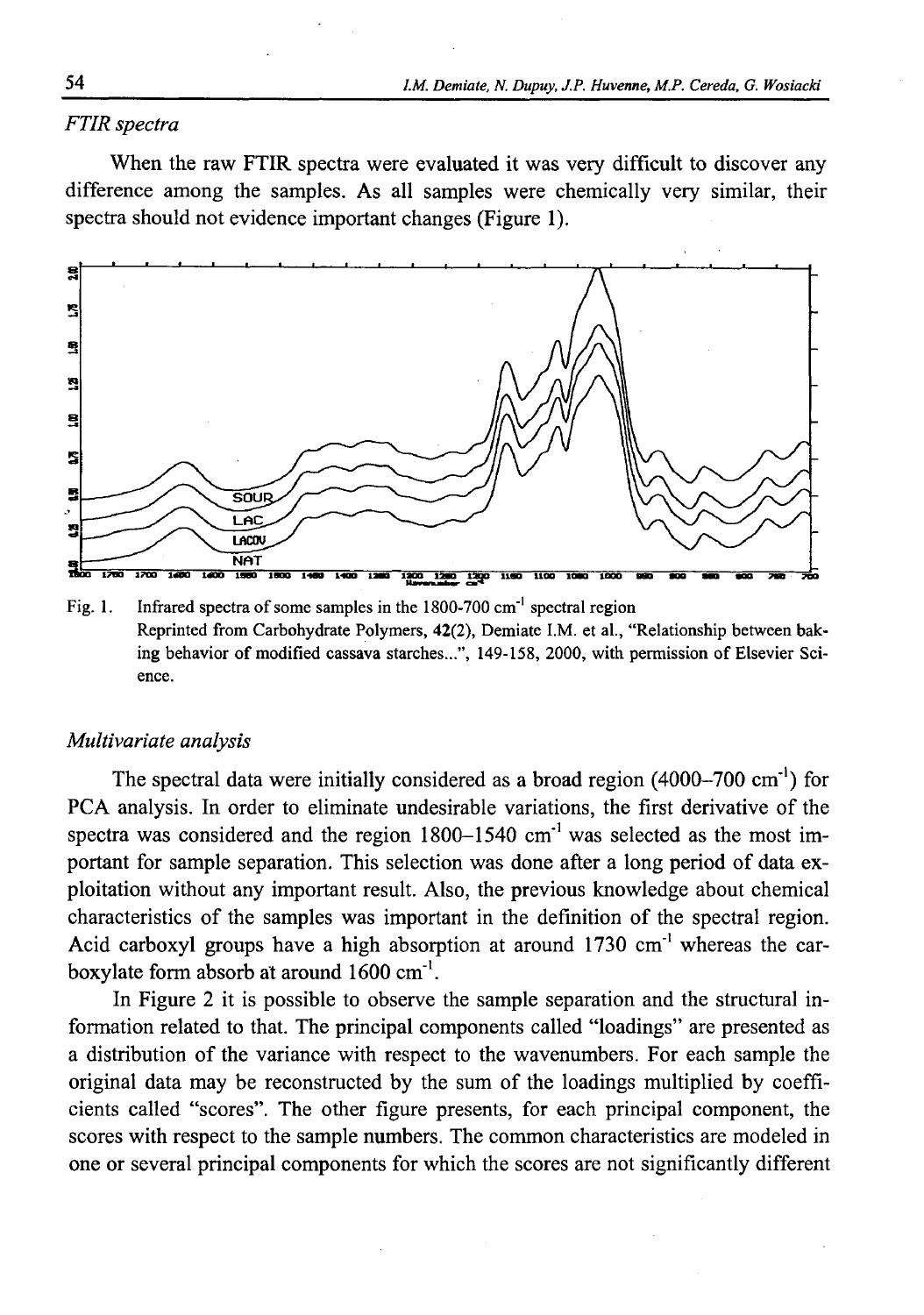according to the species. On the other hand, the information which differentiates the species contributes to principal components whose scores were significant. The classification of the samples was done by the scores since the characteristics of each species was established by the interpretation of the specific loading [18].



Fig.  $2^{\#}$ . The three principal components (a, c, e) and the associated scores (b, d, f). #Reprinted from Carbohydrate Polymers, 42(2), Demiate I.M. et al., "Relationship between baking behavior of modified cassava starches...", 2000, 149-158, with permission of Elsevier Science.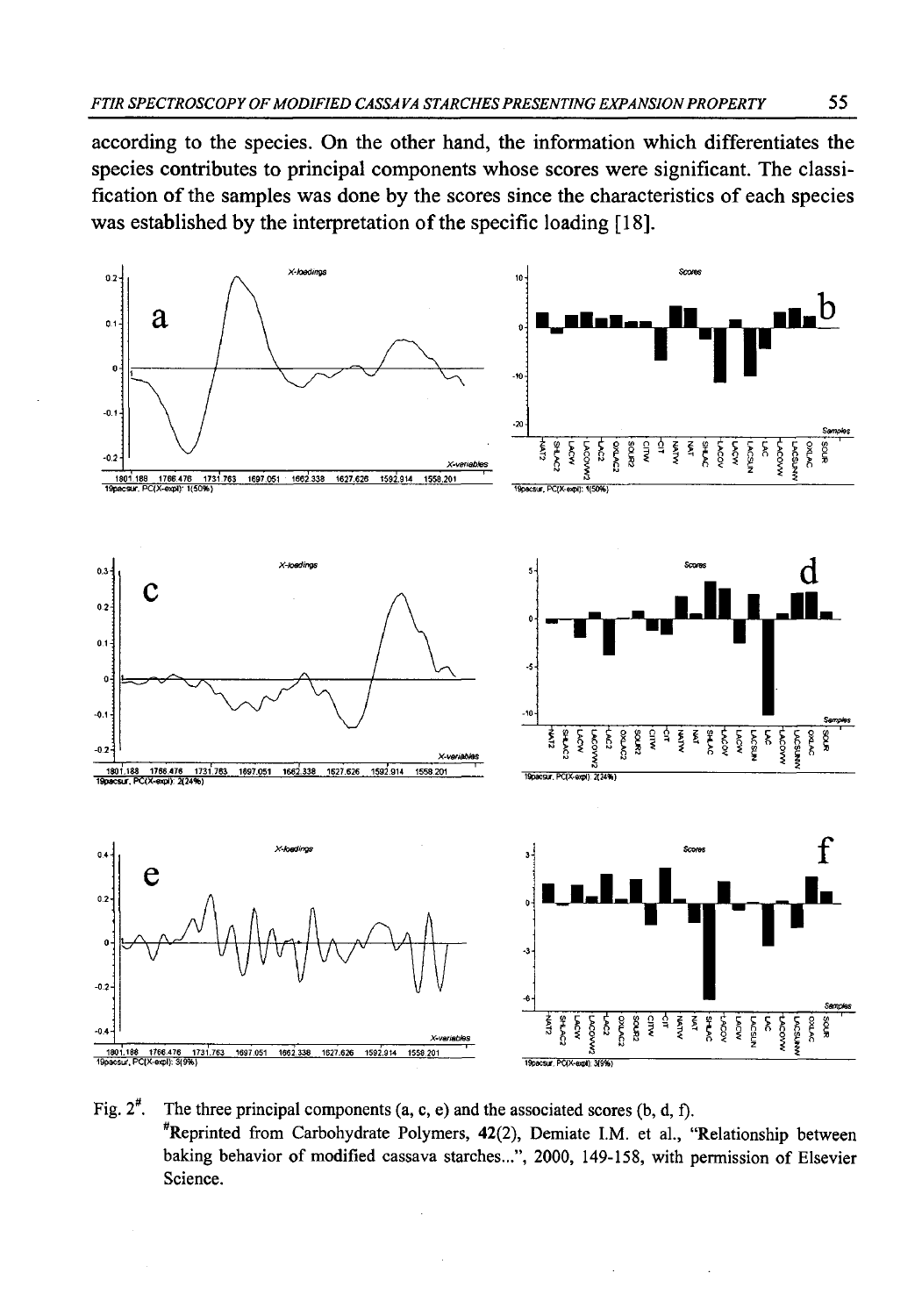The first and the second principal components showed the sample classification based on their acid and ionized carboxyl contents, respectively, and explained 74% of total variance. The third principal component did not present important sample separation.

The use of PLS regression allowed the prediction of sample baking behavior based on their FTIR spectra indicating a structural relationship. The calibration was done by using the PLS software in two spectral regions: [1800-1540] cm'1 and [1800- 1525] and [1360-1030] cm'1 on the absorbance spectra obtained after mean normalization of data. The results are shown in Table 2.

#### Table 2

| Sample             | Reference values | Predicted values in<br>$[1800 - 1540]$ cm <sup>-1</sup> region | Predicted values in $[1800 - 1525]$ -<br>$[1360 - 1030]$ cm <sup>-1</sup> region |  |
|--------------------|------------------|----------------------------------------------------------------|----------------------------------------------------------------------------------|--|
| SHLAC <sub>2</sub> | 8.3              | 9.5                                                            | 11.8                                                                             |  |
| LACW <sub>2</sub>  | 16.0             | 13.0                                                           | 14.1                                                                             |  |
| LACOVW2            | 3.2              | 6.1                                                            | 2.2                                                                              |  |
| SOUR <sub>2</sub>  | 10.0             | 9.3                                                            | 7.5                                                                              |  |
| CT                 | 14.6             | 18.4                                                           | 16.2                                                                             |  |
| <b>NAT</b>         | 3.2              | 11.3                                                           | 2.6                                                                              |  |
| <b>LAC</b>         | 18.0             | 44.8                                                           | 23.6                                                                             |  |
| LACSUNW            | 10.6             | $-6.9$                                                         | 7.2                                                                              |  |
| <b>OXLAC</b>       | 10.0             | $-29.6$                                                        | 8.5                                                                              |  |
| SEC                |                  | 0.5                                                            | 0.26                                                                             |  |
| <b>SEP</b>         |                  | 17.8                                                           | 2.9                                                                              |  |

Predicted values of expansion by PLS regression, compared with observed values $*$ .

Reprinted from Carbohydrate Polymers, 42(2), Demiate I.M. et al., "Relationship between baking behavior of modified cassava starches...", 2000, 149-158, with permission of Elsevier Science.

The second spectral region predicted the expansion values with a lower standard error (SEP) if compared with the first one. There was positive interference of the 1600 cm'1 band and a negative contribution of a band at *ca.* 1060 cm'1, as shown in figure 3. The first band is due to carboxylate presence in the starch molecules. The second band  $(1060 \text{ cm}^{-1})$  is not very well described as the first but may be attributed to C-O vibration on carbon 1 and oxygen 5 of the cyclic part of glucose (19).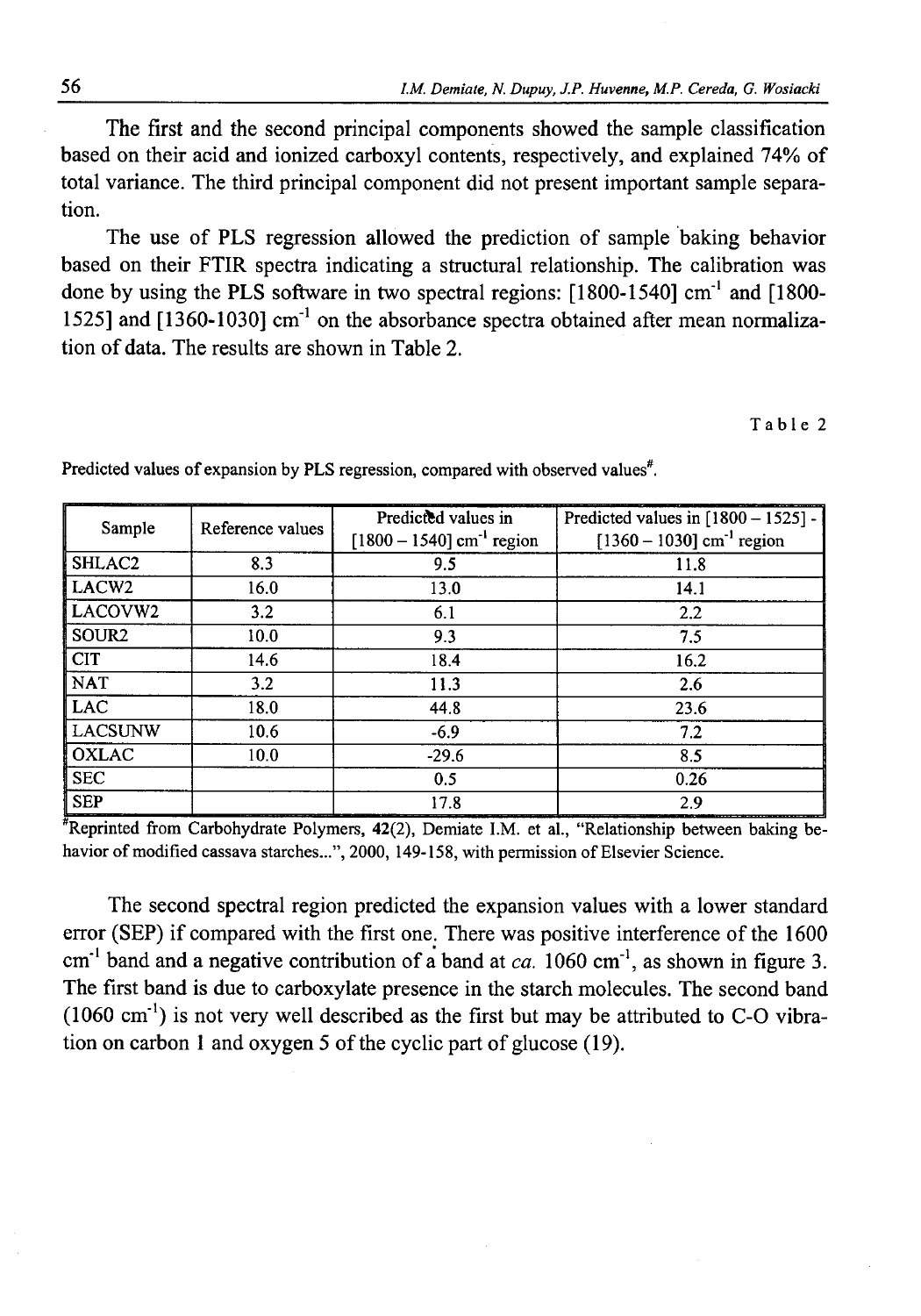

Fig.  $3<sup>*</sup>$ . The regression coefficients obtained in the second spectral region.  $*$ Reprinted from Carbohydrate Polymers, 42(2), Demiate I.M. et al., "Relationship between baking behavior of modified cassava starches...", 2000, 149-158, with permission of Elsevier Science.

#### REFERENCES

- [1] Mestres C., Bangou O., Zakhia N., Rouau X., Faure J.: AACC Annual Meeting, Baltimore, September 15-19 1996 (Poster n. 80).
- [2] Nunes O.L.G.S., Cereda M.P.: International Meeting on Cassava Flour and Starch, Cali/CIAT, January 11-15 1994, 110.
- [3] Mestres C., Rouau X.: J. Sci. Food Agric., 74,1997, 147.
- [4] Mestres C., Zakhia N., Dufour D., In: Frazier P.J., Richmond P., Donald A.M. (eds.): Starch Structure and Functionality. The Royal Society of Chemistry, Cambridge, 1997, pp. 43-50 (Special publication n° 205).
- [5] Demiate I.M.: Development of cassava starch presenting expansion property, 1999, Ph.D. Thesis, Universidade Estadual Paulista, Botucatu, 149.
- [6] Demiate I.M., Dupuy N., Huvenne J.P., Cereda M.P., Wosiacki G.: Carbohydrate Polymers, 42(2), 2000, 149.
- [7] Dolmatova L., Ruckebusch C., Dupuy N., Huvenne J.P., Legrand P.: Applied Spectroscopy, 52(3), 1998, 329.
- [8] Dupuy N., Wojciechowski C., Ta C.D., Huvenne J.P., Legrand P.: Journal of Molecular Structure, 410- 411,1997, 551.
- [9] Fanta G.F., Shogren R.L., Saleh J.H.: Carbohydrate Polymers, 38(1), 1999,1.
- [10] Santha N., Sudha K.G., Vijayakumari K.P., Nayar V.U., Moorthy S.N.: Proceedings of the Indian Academy of Science (Chem. Sci.), 102(5), 1990, 705.